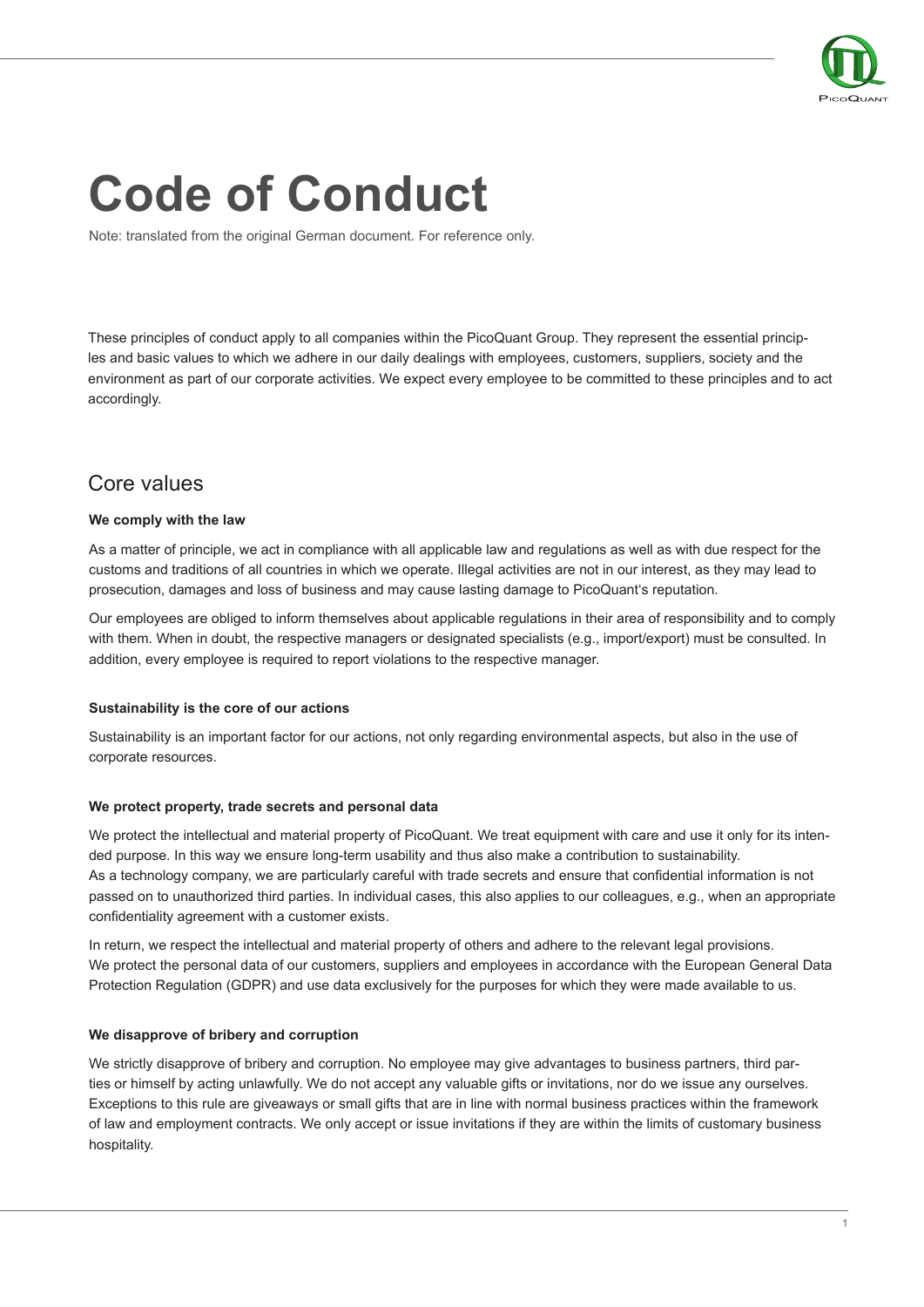#### **We respect workers' rights**

We respect the fundamental rights of employees and promote a non-discriminatory corporate culture characterized by open communication, responsibility, and respect. All employees are encouraged and supported regardless of their age, disability, race, color, sexual orientation, social background, or religious beliefs. We do not tolerate discrimination or mobbing at PicoQuant. Every employee is required to report violations to the respective manager. In addition, we highly value education and support professional development and continuing education of our employees.

We do not employ children or people under the age of 16.

#### **We show social commitment**

We are committed to education as well as furthering the general public interest. We also take our obligations towards the environment and society seriously. We place a special focus on supporting the next generation of scientists through a variety of activities.

## Work and health

#### **We take occupational health and workplace safety seriously**

We take our responsibility for the safety and health of our employees at work very seriously. Managers are responsible for implementing all measures required by occupational health and safety regulations in areas under their control.

We systematically record workplace dangers, risks and stresses and take measures to eliminate or reduce them.

We expect our employees to comply with all regulations and instructions applicable to their area of work and to report identified defects and risks to the respective manager. To this end, we train all employees at least once a year in occupational health and safety issues. We encourage all employees to actively participate in preventive health measures offered by the company.

We review the status of occupational safety and health protection at regular intervals. Deficiencies and risks are eliminated as part of a continuous improvement process.

#### **Safety is also a top priority in our products**

Safety and health protection play a decisive role for us starting already at the planning phase of products or workplaces. This enables us to identify and avoid safety risks at an early stage.

In the development and manufacturing of our products, we comply with all applicable laws and regulations, e.g., regarding the prohibition of or restriction on the use of specific substances.

### Environment

#### **We protect natural resources**

We are committed to sustainability and use natural resources sparingly. Compliance with laws and regulations for the protection of the environment is a matter of course for us.

We compensate the  $CO<sub>2</sub>$  emissions caused by our unavoidable international travel through a cooperation with the company Atmosfair.